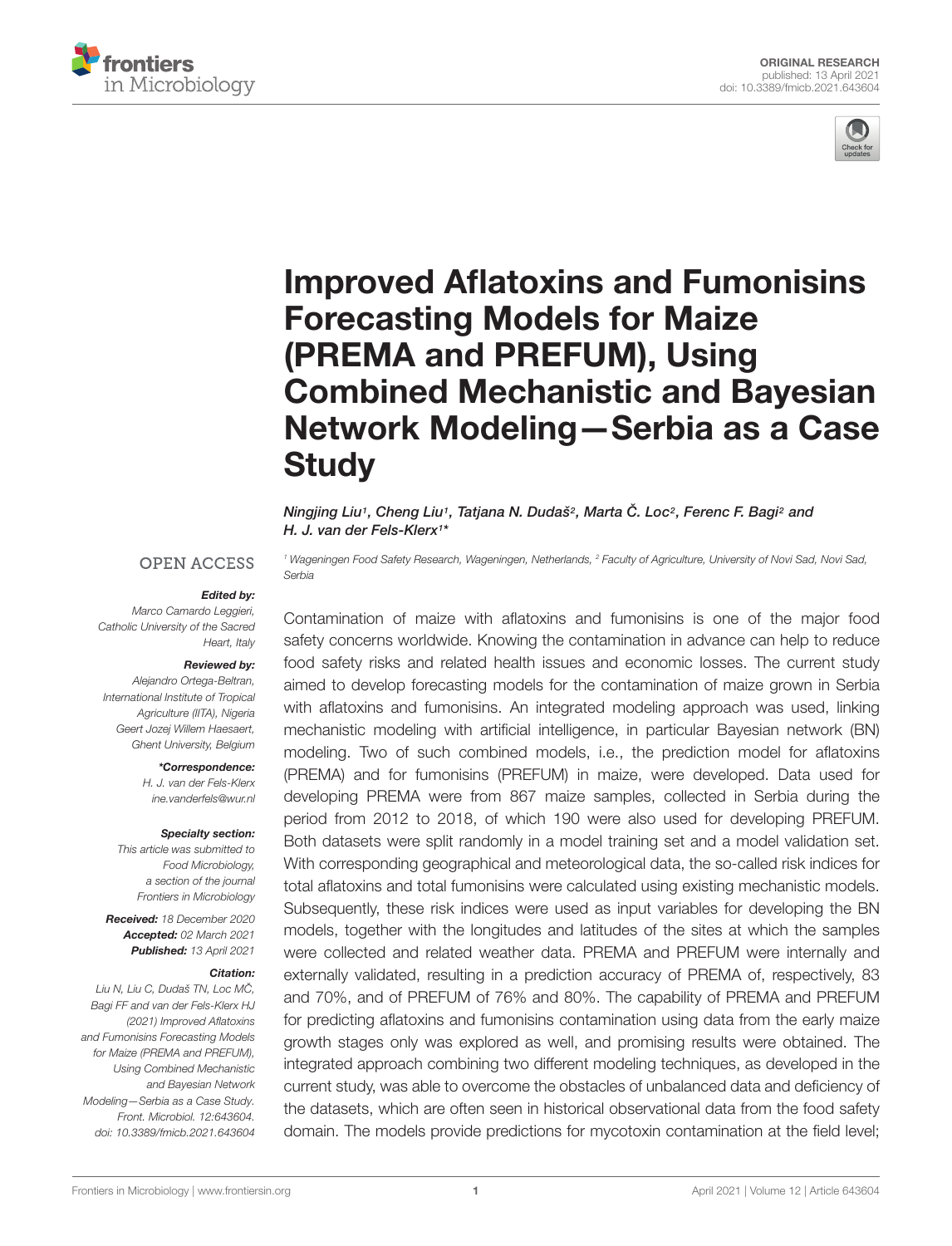this information can assist stakeholders of the maize supply chain, including farmers, buyers/collectors, and food safety authorities, to take timely decisions for improved mycotoxin control. The developed models can be further validated by applying them into practice, and they can be extended to other European maize growing areas.

Keywords: mycotoxins, prediction, corn, weather, unbalanced data, validation, Aspergillus, Fusarium

# **INTRODUCTION**

Maize (Zea mays) is one of the main sources for food and feed production in the world [\(Chulze,](#page-8-0) [2010\)](#page-8-0). In 2017, more than 197 million hectares were grown with maize worldwide resulting in production yield of 1.13 billion tons of maize [\(FAOSTAT,](#page-8-1) [2020\)](#page-8-1). Ensuring the quality and safety of maize for feed and food production is essential. One of the major quality and safety concerns is infection of the maize plants with fungi and the contamination of maize kernels with mycotoxins, which are toxic secondary metabolite compounds of certain fungal species. In temperate and semi-tropical areas, which are the main maize growing areas in Europe, maize is vulnerable to the infection of Aspergillus spp. and Fusarium spp., mainly Aspergillus flavus and Fusarium verticillioides [\(Chulze,](#page-8-0) [2010\)](#page-8-0). It has been shown that aflatoxins and fumonisins, which are of the associated mycotoxins of these fungi, have negative impacts on the health of human and animals [\(Zain,](#page-8-2) [2011\)](#page-8-2). In human and animals, these mycotoxins have the potential to promote the formation of cancer. Furthermore, toxic metabolic compounds (mainly aflatoxin  $M_1$ ) can be found in the excreted milk of milkproducing animals, such as dairy cows and goats, after intake of mycotoxin-contaminated feed [\(Santos Pereira et al.,](#page-8-3) [2019\)](#page-8-3). Knowing mycotoxin contamination of maize at harvest already during the growing stage or close to harvest allows maize supply chain stakeholders, e.g., farmers, collectors, or feed producers, to take timely management actions so to prevent from safety issues in derived feed and food. Predictions of mycotoxins in maize can be used for decisions on keeping batches from particular fields separately, for routing and processing in the chain and/or for riskbased inspection. In the latter case, only the maize grown in those areas with estimated high probability to be contaminated with mycotoxins can be sampled for mycotoxin analyses. Such riskbased sampling and analyses procedures, focusing on areas or batches with a predicted high contamination and not collecting samples when the contamination is predicted to be low, will reduce monitoring costs. These needs of stakeholders of cereal supply chains to predict the contamination of mycotoxins in advance has stimulated the development of mathematical forecasting models.

In previous studies, several obstacles in achieving a satisfactory performance of mycotoxin forecasting models have been identified. One of the major obstacles is related to mycotoxin monitoring data often being unbalanced. Historical datasets with data collected from practice, needed for model development, often consist for the majority of the samples with low mycotoxin concentrations. Using these data as the training set for model development will result in bias of the forecasting model, especially when using empirical modeling [\(Cnaan et al.,](#page-8-4) [1997\)](#page-8-4).

[Liu et al.](#page-8-5) [\(2018\)](#page-8-5) performed a comparison between the empirical modeling method and the mechanistic modeling method using mycotoxin contamination data related to wheat. Their results showed that the empirical model resulted in lower performance in predicting samples with high mycotoxin levels than the mechanistic model. Similar results were obtained by [Battilani](#page-8-6) [et al.](#page-8-6) [\(2008\)](#page-8-6), who reported a poor prediction performance of their model for the high contaminated samples. Even though the model explains 60% of the variability of mycotoxin contamination, validation results of using independent data suggested that contamination levels of 56% of samples were overestimated. However, estimating those highly contaminated samples correctly is critical to control the safety of the products. Compared with empirical models, mechanistic models simulate the biological processes of fungal development, interactions with plants, and the formation of mycotoxins. Knowledge from the biological domain helps to decrease the impact of artificial bias of the model. Furthermore, mechanistic models are less dependent on data and are more suitable for handling anomaly scenarios, such as climate change, as compared to empirical models. In addition to unbalanced datasets, another obstacle for increasing the performance of predictive models is missing data. Since forecasting model for mycotoxins need to take many variables into account, ensuring the availability of input data on all the model variables is often difficult. In some circumstances, a prediction has to be made before all input data values are available. This limits the use of empirical forecasting models.

Recently, with the introduction of machine learning algorithms, these two main obstacles can be overcome. Bayesian network (BN) modeling, one of the widespread machine learning model techniques, can very well deal with both unbalanced data and missing data [\(Wang and Yuan,](#page-8-7) [2004\)](#page-8-7). BN models are developed using observational data. Such models make predictions by calculating conditional probabilities among the available variables in the dataset [\(Liu et al.,](#page-8-5) [2018\)](#page-8-5).

The aim of this study was to develop a modeling approach that combines mechanistic modeling and BN modeling for the prediction of aflatoxin and fumonisin contamination in maize. As a case study, such a combined modeling approach was developed for prediction of these toxins in maize grown in Serbia.

# MATERIALS AND METHODS

## Data Collection

For the aims of this study, we used results of analyzing maize samples for concentrations of aflatoxins and fumonisins. Data related to 867 maize samples were collected in the years 2012–2018 from Serbia and analyzed for the concentration of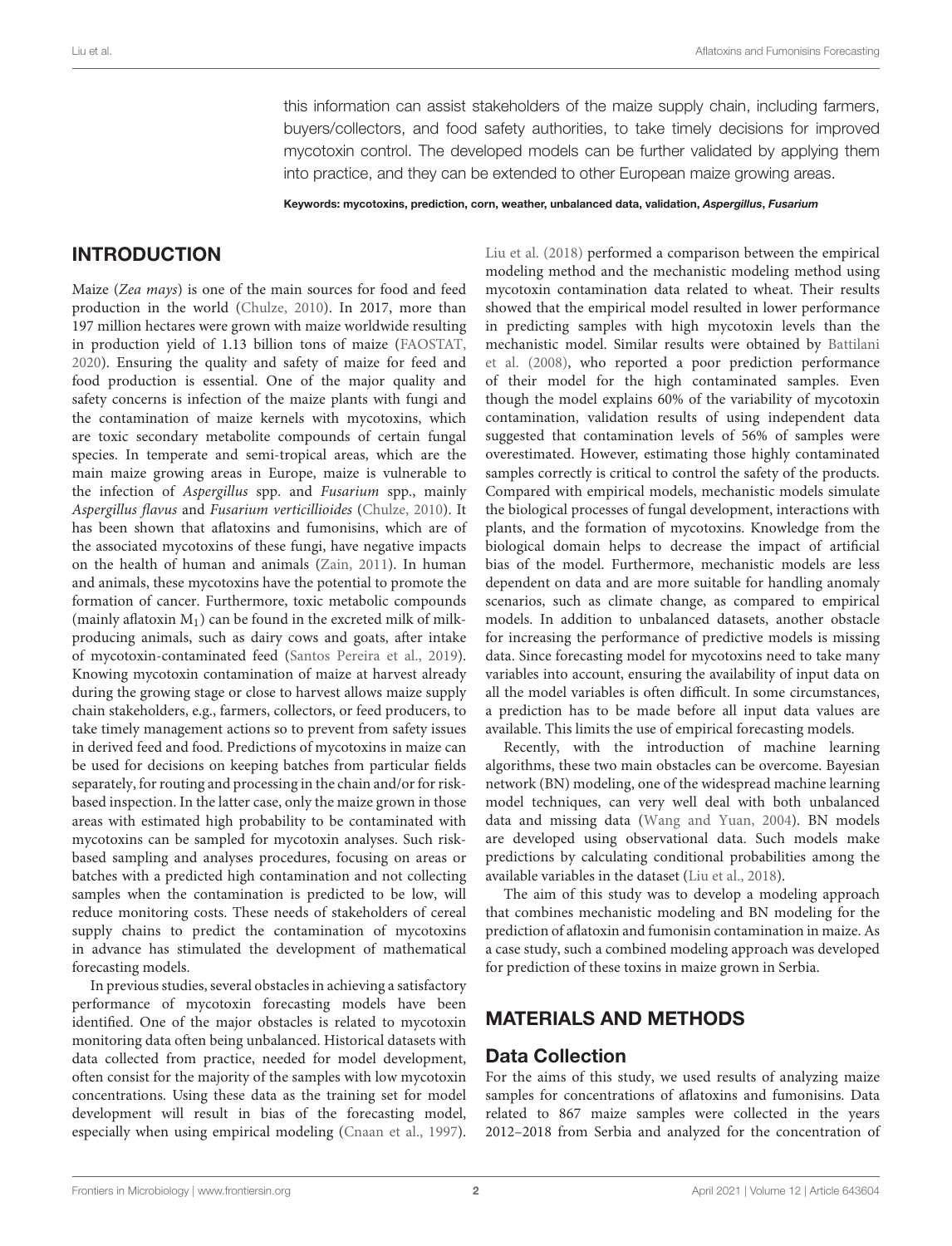total aflatoxins (AF). Of this total, 190 samples collected in the years 2016–2018 were also analyzed for total fumonisins (FU). All samples were collected from maize kernels harvested from a particular maize field of a particular arable farm. Geographic coordinates of the fields from which samples were collected had been recorded. Daily data of temperature  $(T, {}^{o}C)$ , relative humidity (RH,%), and precipitation (R, mm) were acquired from the JRC European meteorological database<sup>[1](#page-2-0)</sup>. According to the resolution of the meteorological database, the sample collection region was covered by a grid of squares (25 km  $\times$  25 km). The meteorological data in each square were simulated by the data recorded from the nearby automatic weather stations. Using the farm location, meteorological data of each of the collected sample were linked accordingly.

# Mycotoxins Analyses

Samples were collected during the maize harvest in the northern Serbian province of Vojvodina. Collection of samples was performed according to EU requirements (EC 401/2006) to account for irregular mycotoxin distribution in harvested maize. If the yield of the field was <10 tons, a total of 40 incremental samples were collected, with a weight of 100 g each, resulting into a 4-kg aggregate sample. If the yield on the field was 10– 20 tons, a total of 60 incremental samples were collected, with a weight per incremental sample of 100 g, resulting in a 6 kg aggregate sample. Samples were immediately transported to the chemical laboratory where they were kept in a freezer at −20◦C until chemical analysis. Before sample preparation and analysis, the samples were allowed to reach room temperature. Samples were prepared by milling on a laboratory mill until >93% passed through a sieve with a pore diameter of 0.8 mm. Five grams of each milled sample were used for the extraction with a 20-ml extraction solvent [acetonitrile–water–acetic acid (VWR, Vienna, Austria), 79:20:1,  $v/v/v$  followed by a  $1 + 1$ dilution using acetonitrile–water–acetic acid (VWR, Vienna, Austria) (20:79:1,  $v/v/v$ ) and an injection of 5  $\mu$ l of diluted extract. Liquid chromatography–tandem mass spectrometry (LC-MS/MS) screening of target mycotoxins was performed at the Institute of Bioanalytics and Agro-Metabolomics, Department of Agrobiotechnology (IFA-Tulln), University of Natural Resources and Life Sciences, Vienna, with a QTrap 5500 LC-MS/MS System (Applied Biosystems, Foster City, CA, United States) equipped with a TurboIon Spray electrospray ionization (ESI) source and a 1290 Series HPLC System (Agilent, Waldbronn, Germany). Gemini® C18-column, 150 mm  $\times$  4.6 mm i.d., 5  $\mu$ m particle size, equipped with a C18 4 mm  $\times$  3 mm i.d. security guard cartridge (all from Phenomenex, Torrance, CA, United States) was used for chromatographic separation at 25℃. Chromatographic method and chromatographic and mass spectrometric parameters, together with method validation data, are described by [Malachova et al.](#page-8-8) [\(2014\)](#page-8-8). Electrospray ionization– tandem mass spectrometry (ESI-MS/MS) was performed in the time-scheduled multiple reaction monitoring (MRM) mode in both positive and negative polarities in two separate

chromatographic runs per sample by scanning two fragmentation reactions per analyte. The MRM detection window was set to its expected retention time of  $\pm 27$  s and  $\pm 48$  s in the positive and the negative mode, respectively, for each analyte. Confirmation of positive identification was obtained by the acquisition of two MRMs per analyte. Additionally, the LC retention time and the intensity ratio of the two MRM transitions corresponded with the related values of an authentic standard within 0.1 min and 30% rel., respectively. Quantification was based on an external calibration with a serial dilution of a multianalyte stock solution, and results were corrected for apparent recoveries. The accuracy of the method is continuously verified by regular participation in proficiency testing schemes [\(Malachova et al.,](#page-8-8) [2014;](#page-8-8) [Malachova](#page-8-9) [et al.,](#page-8-9) [2015\)](#page-8-9) organized by BIPEA (Gennevilliers, France).

# Model Development Data Processing

Based on the mycotoxin concentration (either AFs or FUs), each analytical sample result was labeled as "low" or "high." The applied thresholds for AFs and FUs were 10 µg/kg and 1,000 µg/kg, respectively, based on Commission Regulation (EC) No 401/2006 and Commission Regulation (EC) No 1881/2006. Nineteen out of the 867 samples analyzed for AFs and 7 out of the 190 samples analyzed for FUs were close to their respective thresholds.

Using the mechanistic models presented by, respectively, [Maiorano et al.](#page-8-10) [\(2009\)](#page-8-10) and [Battilani et al.](#page-8-11) [\(2013\)](#page-8-11), the aflatoxin risk index (ARI) and the fumonisin risk index (FRI) of the sample records were calculated for each day of the particular maize growing season (from flowering date to maturation date), in which the sample had been collected. The flowering date and maturation date were estimated using the sum of the daily average temperatures in the fields [\(Maiorano et al.,](#page-8-10) [2009\)](#page-8-10). Details of the calculations can be found in the two original cited papers. In order to run the mechanistic models in the different maize growth stages, the entire cultivation period from the maize flowering date to the maturation date was divided evenly, per sample record, into eight sub-periods (P1 to P8). Thus, the number of days in each sub-period may differ per sample record. In each subperiod, the sum of daily ARI and the sum of daily FRI were calculated. These total ARI and FRI for each of the eight subperiods (ARI\_P1, ARI\_P2, . . . ARI\_P8, and FRI\_P1, FRI\_P2, . . ., FRI\_P8) were used as inputs for BN model development.

## Model Development and Validation

The prediction model for aflatoxins in maize (PREMA) was built using a BN algorithm, Tree-Augmented Naive Bayes [\(Friedman](#page-8-12) [et al.,](#page-8-12) [1997\)](#page-8-12). The dataset related to AFs, collected in the period 2012–2016 in Serbia, was split into a training set and an internal validation set, by randomly selecting 80 and 20% of the data, respectively. The input variables used in PREMA included latitude, longitude, and the ARIs in each of the eight sub-periods of each sample (ARI\_P1 to ARI\_P8). The AF forecasting model was developed by using the training set and then internally validated by using the internal validation set. An independent validation dataset was used for external validation of PREMA. This dataset consisted of the AF data collected in 2017 and 2018.

<span id="page-2-0"></span><sup>&</sup>lt;sup>1</sup>JRC European meteorological database: [https://agri4cast.jrc.ec.europa.eu/](https://agri4cast.jrc.ec.europa.eu/DataPortal/Index.aspx) [DataPortal/Index.aspx](https://agri4cast.jrc.ec.europa.eu/DataPortal/Index.aspx)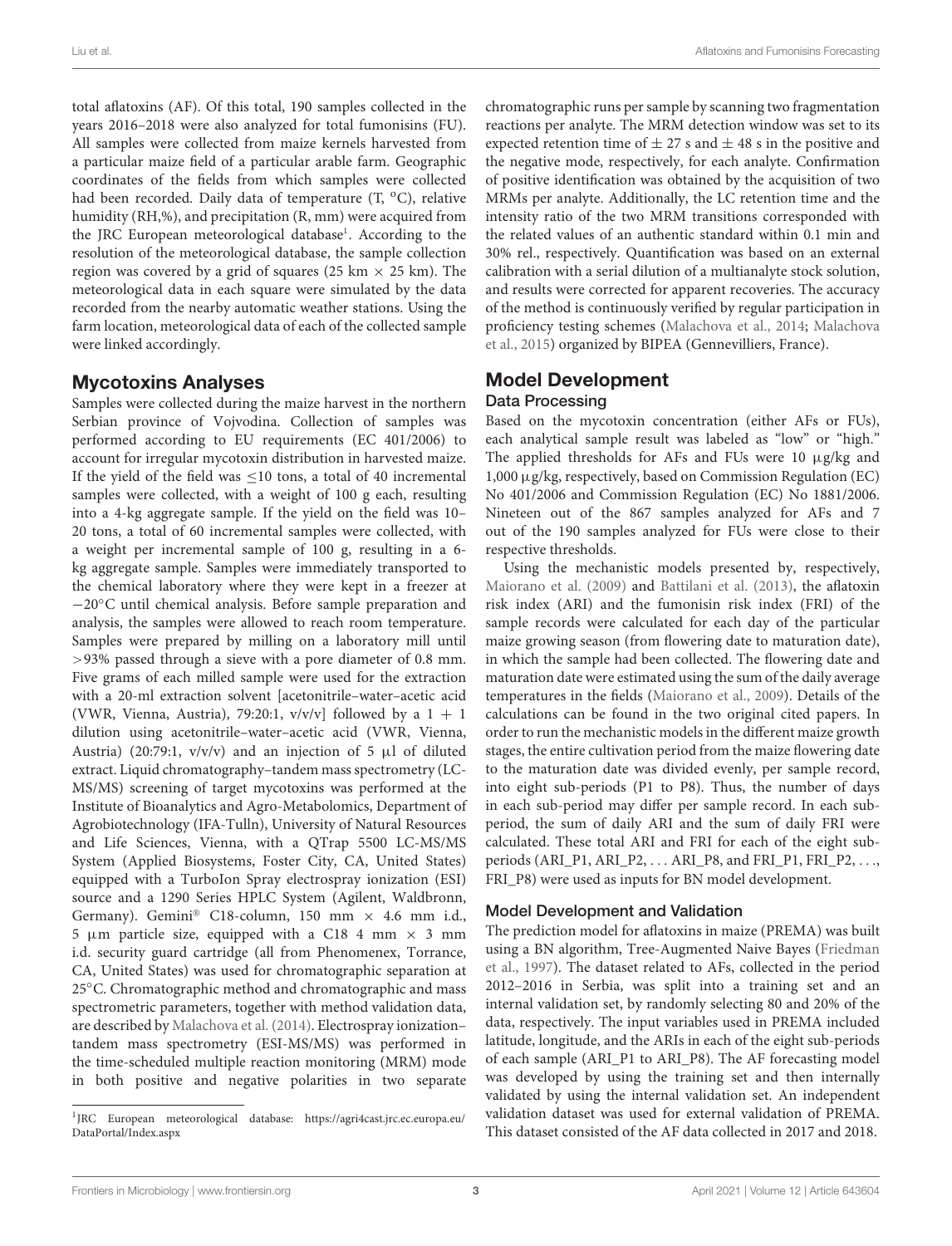Similarly, the prediction model for fumonisins in maize (PREFUM) was trained by Tree-Augmented Naive Bayes, using the latitude, longitude, and the FRIs in each of the eight subperiods per record (FIR\_P1 to FRI\_P8) as inputs. The FU data collected in 2016 and 2017 were randomly split into a training set and an internal validation set by using the ratio of 80/20. PREFUM was developed using the training set, and internally validated using the internal validation set. Then, PREFUM was externally validated using the FU data collected in 2018.

The performances of PREMA and PREFUM were evaluated by the using the following criteria: accuracy (percentages of samples being correctly classified as high or low contaminated), specificity (percentages of the high class samples being correctly classified), and sensitivity (percentages of the low class samples being correctly classified) [\(Kuhn and Johnson,](#page-8-13) [2013\)](#page-8-13). The lower the specificity, the higher the percentage of false negatives would be.

#### Early Warning Test

The early warning performance of PREMA and PREFUM was tested using the two external validation datasets. The early warning performance is defined here as the ability of the model to provide correct predictions—early in the maize growing season—of mycotoxin contamination at harvest. PREMA and PREFUM were validated with the coordinates and respective risk indices in P1 (ARI and FRI). The related model accuracy, specificity, and sensitivity were calculated. Additionally, the area under the ROC curve (AUC) was determined, indicating the performance of the model at all classification levels. Subsequently, the models were run in a similar way for periods P1 and P2; the ARI and FRI indices in P1 and P2 were estimated, and the four abovementioned performance criteria (accuracy, specificity, sensitivity, and AUC) were calculated again. This was repeated, each time adding the next sub-period, until the ARI and FRI risk indices of all eight periods were involved.

Model development and risk index calculations were performed in R (version 3.5.0).

## RESULTS

## Aflatoxins Model

**[Figure 1](#page-4-0)** present the structure of the PREMA resulting from training the model using the AF training set. Besides longitude and latitude, the risk indices in P1 and P8 were the ancestors of the risk indices in other periods (**[Figure 1](#page-4-0)**), suggesting that the risk indices in these two periods directly impact the total AF contamination of maize. In **[Figure 1](#page-4-0)**, below the node "ARI\_P8," there were three sub-groups: ARI in P2 (ARI\_2), ARI in P5 and P3 (ARI\_3 and ARI\_5), and ARI in P4, 6, and 7 (ARI\_4, ARI\_6 and ARI\_7). All the model variables (latitude, longitude, and the ARIs in the eight sub-periods) were linked with the total AF contamination class (low, high) in maize. Based on this BN model structure, the PREMA model was further developed and validated. The prediction results of using the training dataset, the internal validation set, and the external validation set are shown in **[Table 1](#page-4-1)**. Using the model training set, performance results showed that 390 out of the 462 low-class records were

correctly predicted as low class (specificity 84%), 116 out of 139 high-class records were correctly predicted as high class (sensitivity 84%), and, in total, 506 out of 601 records were correctly classified (overall accuracy 84%). Using the internal validation set, 104 of the 124 low-class records were correctly predicted as low (sensitivity 84%), 22 of 27 high-class records were correctly predicted as high (specificity 82%), and, in total, 126 of 151 records were correctly classified (overall accuracy 83%). External model validation results showed that 65 of the 97 low-class records were correctly classified as low class (sensitivity 67%), 17 of 20 high-class records were correctly classified as high class (specificity 85%) and, in total, 82 of 117 records were correctly classified (overall accuracy 70%).

The performance of PREMA for early warning purposes was investigated as well. **[Table 2](#page-5-0)** presents the prediction results of using risk indices in the different maize growth stages. As can be seen from **[Table 2](#page-5-0)**, when involving more and later maize sub-growth periods in the model, the overall accuracy of the model remains relatively constant, at around 70%. However, when the later growth periods are added, the specificity of the model predictions greatly increases, at the premise of only a small decrease in the sensitivity of the predictions. Since we especially aim to predict the highly contaminated maize fields correctly, we consider this an improvement of the overall model performance with the developing maize cultivation season.

With the progress of the growth season of maize, more ARIs can be involved in the AF prediction. When only the risk indices in the early growth stages are involved, the sensitivity of the prediction was relatively high, but the specificity was very low, suggesting a high percentage of false negatives. In this case, maize fields that are highly contaminated with AF could be predicted as low contaminated (negative), but fields that are not highly contaminated are predicted correctly. In other words, the model was partly biased, focusing more on maize with low contaminated levels rather than on highly contaminated maize. When the risk indices of the later growth stages were involved, the specificity of the prediction greatly increased to 85%, implying that the high contaminated fields are correctly predicted as being high contaminated. The discriminatory capacity of high class AF samples was improved. Compared with the model performance in the early maize growth stages, the model in the late growth stages provides relatively the same overall accuracy, but with higher specificity. Such improvement was significant since classifying the highly contaminated maize fields correctly is essential in the practical situation. Meanwhile, the AUC became larger, especially when the risk indices of P8 were used in the input dataset. Hence, with the involvement of ARIs in the late maize growth stages, close to full maturation, the forecasting model became more balanced for both high contaminated and low contaminated samples.

## Fumonisins Model

The structure of PREFUM is presented in **[Figure 2](#page-5-1)**. Latitude was directly/indirectly connected with the FRIs in all eight subperiods and thus had an effect on the FU contamination class (low, high) in each sub-period of maize growing, while longitude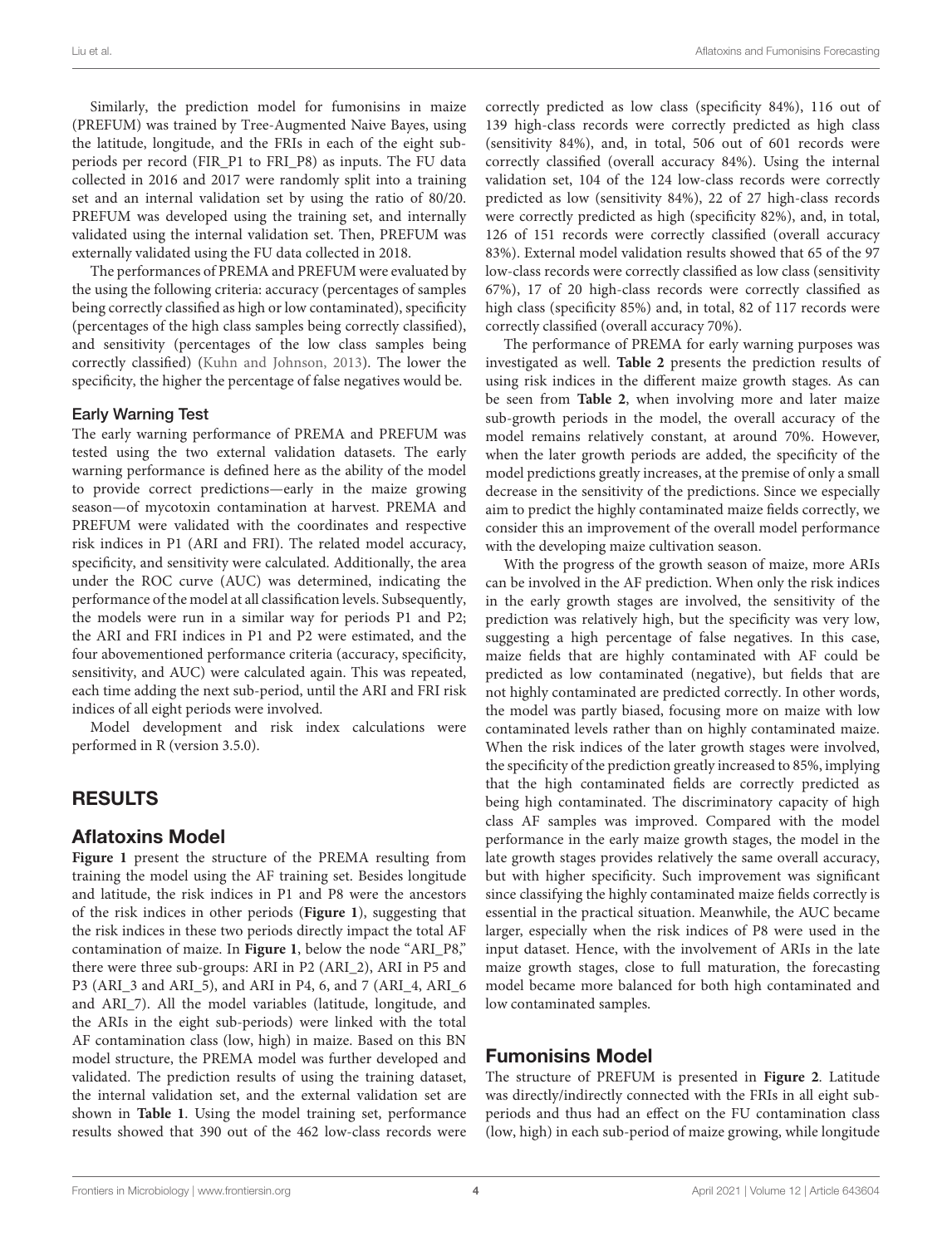

<span id="page-4-1"></span><span id="page-4-0"></span>

|                          |      | Prediction <sup>a</sup> |                     |          |      |                         |          |      |                                |          |
|--------------------------|------|-------------------------|---------------------|----------|------|-------------------------|----------|------|--------------------------------|----------|
|                          |      |                         | <b>Training set</b> |          |      | Internal validation set |          |      | <b>External validation set</b> |          |
|                          |      | High                    | Low                 | Accuracy | High | Low                     | Accuracy | High | Low                            | Accuracy |
| Observation <sup>b</sup> | High | 116                     | 23                  | 84%      | 22   | 5                       | 83%      | 17   | 3                              | 70%      |
|                          | Low  | 72                      | 390                 |          | 20   | 104                     |          | 32   | 65                             |          |

a The aflatoxin contamination levels of samples from different datasets predicted by the model.

**bThe measured aflatoxin contamination levels of samples from different datasets.** 

was only linked with the FRIs in P7 and P8. The FRI in these two sub-periods had no connection with the FRI in the earlier periods.

**[Table 3](#page-6-0)** shows the performance PREFUM for predicting total fumonisins in maize, according to the structure presented in **[Figure 2](#page-5-1)**, using the three different types of model testing and validation. Using the model training set, the model sensitivity, specificity, and accuracy were 74% (51 of 69), 72% (28 of 39), and 73% (79 of 108), respectively. Using the internal model validation set, the model sensitivity, specificity, and accuracy were, respectively, 86% (18 of 21), 63% (10 of 16), and 76% (28 of 37). The model was further validated by an external validation set, using results of samples that had been

collected in a different year. In this case, the model sensitivity, specificity, and accuracy were 86% (32 of 36), 50% (4 of 8), and 80% (36 of 45).

Similar to PREMA, the ability of PREFUM for early warning was explored as well. **[Table 4](#page-6-1)** presents the prediction performance of PREFUM when FRIs in different maize growth periods (P1– P8) were included, each time adding an additional sub-period. The total accuracy of the model prediction increased when FRIs in the late growth periods were also involved. Also, the model's AUC was much higher when the later maize growth periods were involved as compared to the early growth periods, especially after FRI in P4 was involved in the model.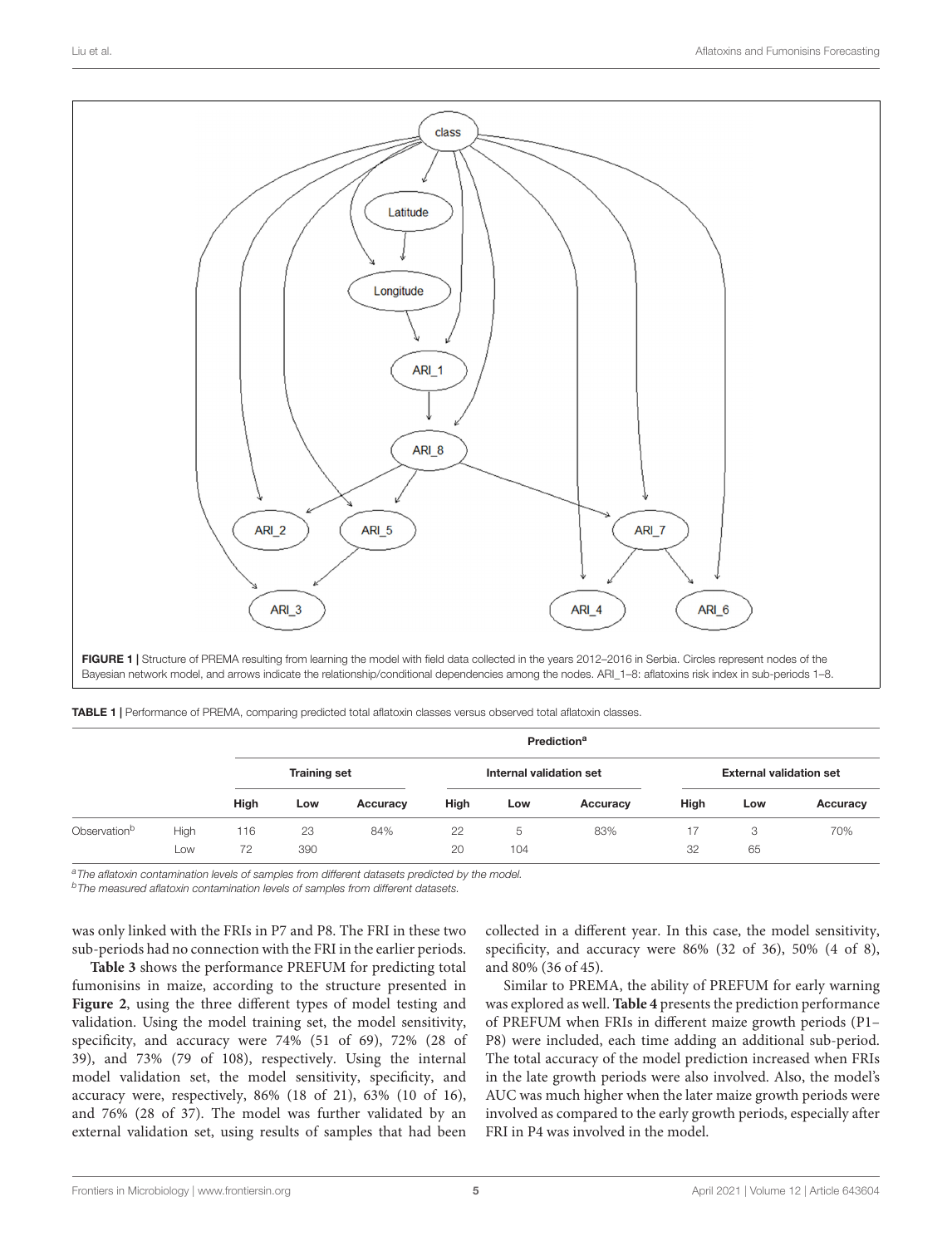<span id="page-5-0"></span>

| <b>TABLE 2</b>   Performance of PREMA when using risk indices from different |
|------------------------------------------------------------------------------|
| maize growth periods.                                                        |

| Involved risk<br>indices <sup>a</sup> | Accuracy (%) |          | Specificity (%) Sensitivity (%) | <b>AUC<sup>b</sup></b> |
|---------------------------------------|--------------|----------|---------------------------------|------------------------|
| P1                                    | 73           | $\Omega$ | 88                              | 0.547                  |
| P <sub>1</sub> to P <sub>2</sub>      | 74           | 45       | 79                              | 0.584                  |
| P1 to P3                              | 70           | $\Omega$ | 85                              | 0.415                  |
| P1 to P4                              | 59           | $\Omega$ | 71                              | 0.503                  |
| P1 to P5                              | 64           | 50       | 64                              | 0.588                  |
| P1 to P6                              | 60           | 50       | 62                              | 0.579                  |
| P1 to P7                              | 72           | 50       | 76                              | 0.679                  |
| P1 to P8                              | 70           | 85       | 67                              | 0.859                  |

aRisk indices used in the BN model.

<sup>b</sup>Area under curve.

# **DISCUSSION**

To date, several studies focused on developing forecasting models for mycotoxins in grains, mainly focusing on deoxynivalenol

(DON) in wheat [\(Van der Fels-Klerx et al.,](#page-8-14) [2010\)](#page-8-14) and aflatoxins in maize [\(Battilani et al.,](#page-8-11) [2013\)](#page-8-11), using empirical and mechanistic modeling approaches. Only recently has the use of BN modeling for the aims of forecasting mycotoxins been explored by [Liu et al.](#page-8-5) [\(2018\)](#page-8-5). These authors used BN modeling for the prediction of DON in wheat in the Netherlands and compared this machine learning technique with both the empirical and mechanistic approach, by developing the three types of models using the same dataset. Results of their model comparison showed that BN modeling outperformed the empirical and mechanistic models for the case of predicting DON in wheat in the country. The current study is the first one that combines the two modeling approaches of mechanistic and BN modeling, by using the estimated risk index of the mechanistic model as input for training the BN model structure. This approach is especially powerful when the available dataset is unbalanced, which is often the case with using mycotoxin monitoring data.

The learned BN model structure was different for PREMA and PREFUM, as can be seen from **[Figures 1](#page-4-0)**, **[2](#page-5-1)**. Different model structures suggest different relationships between the variables in each model. In PREMA, latitude and longitude

<span id="page-5-1"></span>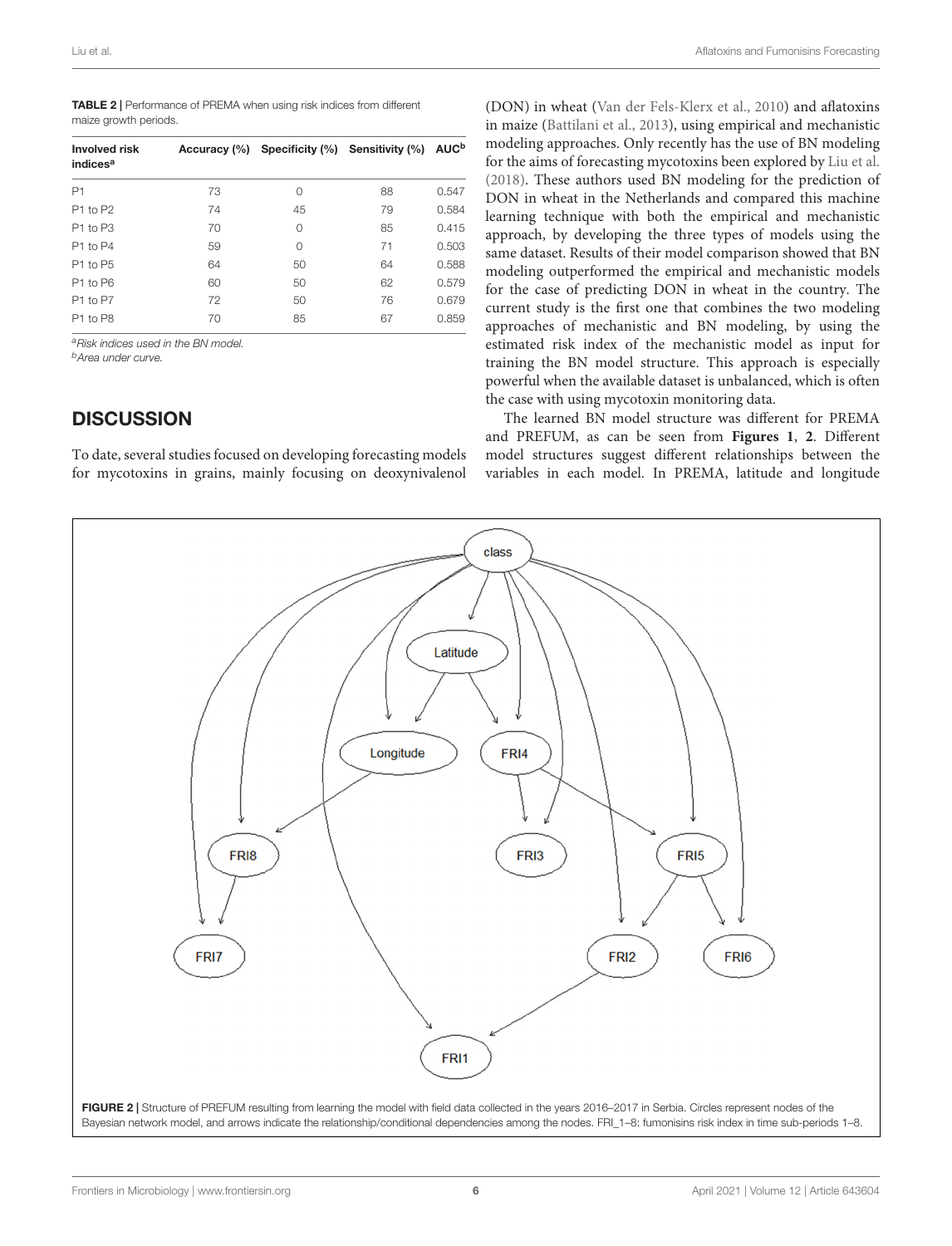<span id="page-6-0"></span>

|                          |             | Prediction <sup>a</sup> |          |          |                         |         |          |                                |         |          |
|--------------------------|-------------|-------------------------|----------|----------|-------------------------|---------|----------|--------------------------------|---------|----------|
|                          |             | <b>Training set</b>     |          |          | Internal validation set |         |          | <b>External validation set</b> |         |          |
|                          |             | High                    | Low      | Accuracy | High                    | Low     | Accuracy | High                           | Low     | Accuracy |
| Observation <sup>b</sup> | High<br>Low | 28<br>18                | 11<br>51 | 73%      | 10<br>3                 | 6<br>18 | 76%      | 4<br>5                         | 4<br>32 | 80%      |

<sup>a</sup>The fumonisin contamination levels of samples from different datasets predicted by the model.

b The measured fumonisin contamination levels of samples from different datasets.

were important for the ARI in all eight sub-periods of maize cultivation, while in PREFUM, only latitude was important for the eight FRIs. The underlying reason can be sought in the distribution of the responsible species for aflatoxins (A. flavus) and fumonisins (Fusarium spp.) in Serbia, and their distribution in the country. Fusarium species require lower temperatures for growth and mycotoxin production than A. flavus, and mycotoxins from Fusarium species have traditionally been associated with temperate climate regions, whereas A. flavus is seen in warm climate regions [\(Bandyopadhyay et al.,](#page-8-15) [2016\)](#page-8-15). Fusarium species are commonly present in maize grown in Serbia, especially in years with high precipitation and low temperatures (Jajić et al., [2008\)](#page-8-16). Lević et al. [\(2012\)](#page-8-17) state that the incidences of F. graminearum, F. oxysporum, F. subglutinans, and F. verticillioides have changed over the last years: the incidence of F. subglutinans has reduced, while the incidence of F. verticillioides, a fumonisin producer, has increased. It can be expected that the incidence of F. verticillioides will further increase in the future due to global warming, as this Fusarium species is more frequently seen in years with higher temperatures (Lević et al., [2004\)](#page-8-18). The natural occurrence of A. flavus infection of maize is not very common under Serbia's typical climatic conditions; however, epidemic outbreaks can happen in years with extreme weather conditions (high temperatures and prolonged drought) such as in 2012 and 2015 [\(Kos et al.,](#page-8-19) [2013;](#page-8-19) Janić Hajnal et al., [2017;](#page-8-20) Savić et al., [2020\)](#page-8-21).

In PREMA, ARIs in P1 and P8 were the ancestors of the ARIs in other periods, illustrating the contributions of these two AF risk indices to the model. These results are

<span id="page-6-1"></span>TABLE 4 | Performance of fumonisins model when using risk indices from different maize growth periods.

| Involved risk indices in<br>sub-period P <sup>a</sup> | Accuracy<br>(%) | <b>Specificity</b><br>(%) |     | <b>AUC<sup>b</sup></b> |  |
|-------------------------------------------------------|-----------------|---------------------------|-----|------------------------|--|
| P1                                                    | 49              | 51                        | 100 | 0.57                   |  |
| P1 to P2                                              | 49              | 51                        | 90  | 0.5                    |  |
| P1 to P3                                              | 51              | 40                        | 90  | 0.51                   |  |
| P1 to P4                                              | 76              | 78                        | 63  | 0.79                   |  |
| P1 to P5                                              | 76              | 86                        | 63  | 0.79                   |  |
| P1 to P6                                              | 80              | 86                        | 50  | 0.78                   |  |
| P1 to P7                                              | 80              | 86                        | 50  | 0.73                   |  |
| P1 to P8                                              | 80              | 86                        | 50  | 0.78                   |  |

aRisk indices used in the BN model.

<sup>b</sup>Area under curve.

consistent with the results of the early warning testing of the model as presented in **[Table 2](#page-5-0)**. From this table, it can be seen that the AUC significantly increased after ARI in P8 was included as input (one-sample  $t$  test,  $P < 0.05$ ). Compared with the other three model performance criteria used, i.e., accuracy, sensitivity, and specificity, the AUC reflects the model discriminating capacity in a more comprehensive way, taking into account the impacts of data distribution and the values of classification boundary. The closer the AUC to 1, the better the model discrimination capacity. Sub-period 8 is the last period before the maize harvest, and apparently in Serbia, a great part of the aflatoxins are formed just before the maize harvest. According to the results of [Payne and Widstrom](#page-8-22) [\(1992\)](#page-8-22), rain prior to or during the harvest has severe impact on the contamination of aflatoxins in maize. Similarly, the FRI in P4 was a major contributor for explaining total fumonisin contamination in PREFUM (**[Figure 2](#page-5-1)** and **[Table 4](#page-6-1)**). The performance of PREFUM significantly increased after involving the FRI in P4, which is the time period in between maize flowering and full maturation.

In previous research, several forecasting models for mycotoxins in maize have been developed with varying performances. [Battilani et al.](#page-8-6) [\(2008\)](#page-8-6) developed a logistic regression (LR) model to predict fumonisin contamination in maize. The model explained 60% of the total variability, with 58% of the samples correctly classified, among which 41% were correctly classified high contaminated samples. Later, [Battilani et al.](#page-8-11) [\(2013\)](#page-8-11) developed a mechanistic model to calculate ARI in maize, which was followed by a LR model to predict aflatoxins contamination in maize based on the estimated ARI. Their model performance showed that 15 out of 33 (45%) and 3 out of 22 (14%) contaminated records using, respectively, the training set and validation set could be correctly predicted as positive.

In the current study, with the help of BN modeling, the ability to correctly predict contaminated and non-contaminated field samples was higher than in the previous studies that used LR modeling. This may be related to the differences in characteristics of the BN model and the LR model. Compared with BN model, the LR model is based on a list of restricted statistical assumptions, two of which are linearity in the logit and additivity of model input values [\(Menard,](#page-8-23) [2002\)](#page-8-23). Therefore, complex transformations (e.g., square root transformation, log transformation, and cox–cox transformation) of the input data are needed before the input dataset meets these assumptions.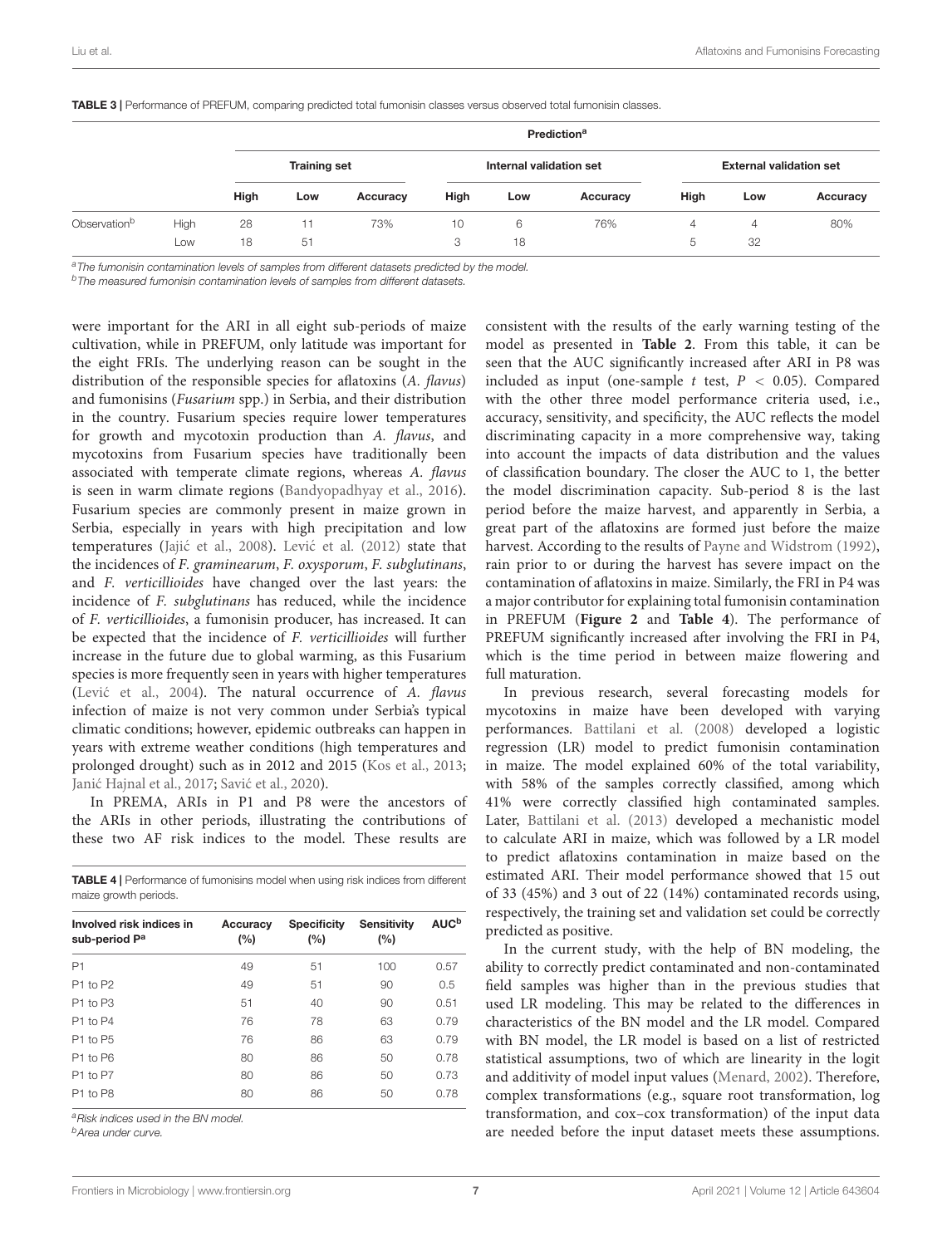These complex transformations and investigation of the logitlinear relationships between the dependent variables and independent model variables can be hard to conduct. In the case of LR modeling for mycotoxin predictions, such assumptions cannot be met all the time, which will lead to instability of the model. On the contrary, BN models can be developed without the assumptions of linearity in the logit and/or additivity. Such intrinsic advantages make the BN model more robust in case preknowledge of mycotoxin contamination is limited. Furthermore, LR modeling cannot deal very well with interactions of the independent variables in large datasets [\(Lee et al.,](#page-8-24) [2005\)](#page-8-24). The number of possible interactions between variables exponentially increases with more variables in the dataset, which makes the model specification complex and difficult. Hence, in the LR model, only a restricted number of variables and interactions can be included. The BN model investigates the relationships between the variables [\(Friedman et al.,](#page-8-12) [1997\)](#page-8-12), which helps in dealing with a larger set of variables. Since the generation and accumulation of mycotoxins during the maize cultivation season is hard to describe with a limited set of parameters, given the different maize growth periods and the influencing weather variables, involving more variables makes the model more universalized.

Additionally, BN modeling is more flexible and can predict mycotoxin contamination even when some input parameters values are missing [\(Liu et al.,](#page-8-5) [2018\)](#page-8-5). In practice, data on some of the model parameters could be inaccessible or even unavailable at all. The way BN models handle missing data ensures that the developed BN models can tolerate unstructured input data, without the need for changing or retraining the model [\(Wang and Yuan,](#page-8-7) [2004\)](#page-8-7). This is an important asset of BN modeling for forecasting mycotoxins because it allows the model to be run already in the early maize cultivation season, when information of the entire growth period is not yet available. This asset is also the reason why the BN model could be very useful for early warning purposes. According to the results presented in **[Tables 2](#page-5-0)**, **[4](#page-6-1)**, the developed BN models could deliver acceptable predictions in the early maize growth stages. Meanwhile, with more ARIs and FRIs involved in the later growth stages, PREMA and PREFUM will provide higher specificity, implying lower percentages of false negatives. The predictions for the high contaminated fields thus become more accurate when the maize cultivation season progresses, and these predictions can still provide stakeholders with the opportunity of making timely decisions on managing aflatoxin and fumonisin contamination in maize. The developed models are intended to be used by stakeholders of the maize supply chain, including farmers, buyers/collectors, and food safety authorities. Actions for managing mycotoxin contamination in maize batches that can be taken before/at harvesting are related to decisions on, e.g., keeping batches from particular fields separate, routing and processing within the maize feed and food supply chain, and risk-based monitoring.

In the current research, the two developed mycotoxin forecasting models PREMA and PREFUM were both internally and externally validated by using samples collected from the same country, both in the same time periods and in different time periods (years) as data used for model training. Model performance results showed that both PREMA and PREFUM have a better performance when using the internal validation set as compared to the external validation. This is due to the characteristics of data distribution; since the samples in the internal validation set were collected in the same time period of the samples in the training set, data on mycotoxin contamination of the internal validation set showed a similar distribution to those data from the training set. On the contrary, the samples in the external validation set were collected from different (new) years, not present in the training and internal validation set, resulting in a different mycotoxin distribution in the external validation data, partly because of variation in environmental conditions between years. It is, however, of utmost importance to perform an external model validation as well as to check the early warning performance of the model since the ultimate aim of the mycotoxin forecasting model is to use it for predicting mycotoxins during the next year's growing season.

The methodology proposed in this study is able to overcome the obstacles of unintegrated and unbalanced dataset. Results suggest that the developed models PREMA and PREFUM can well classify the unknown samples into the correct contamination class, especially for the high contaminated samples. This is extremely valuable since, in practice, the aim is to predict and detect the high contaminated maize fields. The model performance could be further improved when more data and/or more detailed data are available for model training, such as agronomical data and more detailed weather data. Meanwhile, the current study used meteorological data from the JRC European meteorological database. It is an open source database, but it represents the meteorological grid data with a 25-km<sup>2</sup> spatial resolution. Hence, the performance of the models can possibly be improved when higher-resolution meteorological data—more specific to the location of the particular maize fields—can be used in model training. Furthermore, the developed models only took meteorological factors into account. When available, agronomic data such as related to maize variety could be added into the BN model as independent nodes as well. Additionally, the developed models can be further validated by applying them into practice, and they can be extended to other European maize-growing areas.

# DATA AVAILABILITY STATEMENT

The data analyzed in this study is subject to the following licenses/restrictions: Data collected in course of other project. Requests to access these datasets should be directed to FB, [ferenc.bagi@polj.edu.rs.](mailto:ferenc.bagi@polj.edu.rs)

# AUTHOR CONTRIBUTIONS

TD, ML, and FB: sample collection and mycotoxin analyses. NL: data cleaning, model development, and manuscript writing. CL: model development and manuscript revisions. HF-K: project